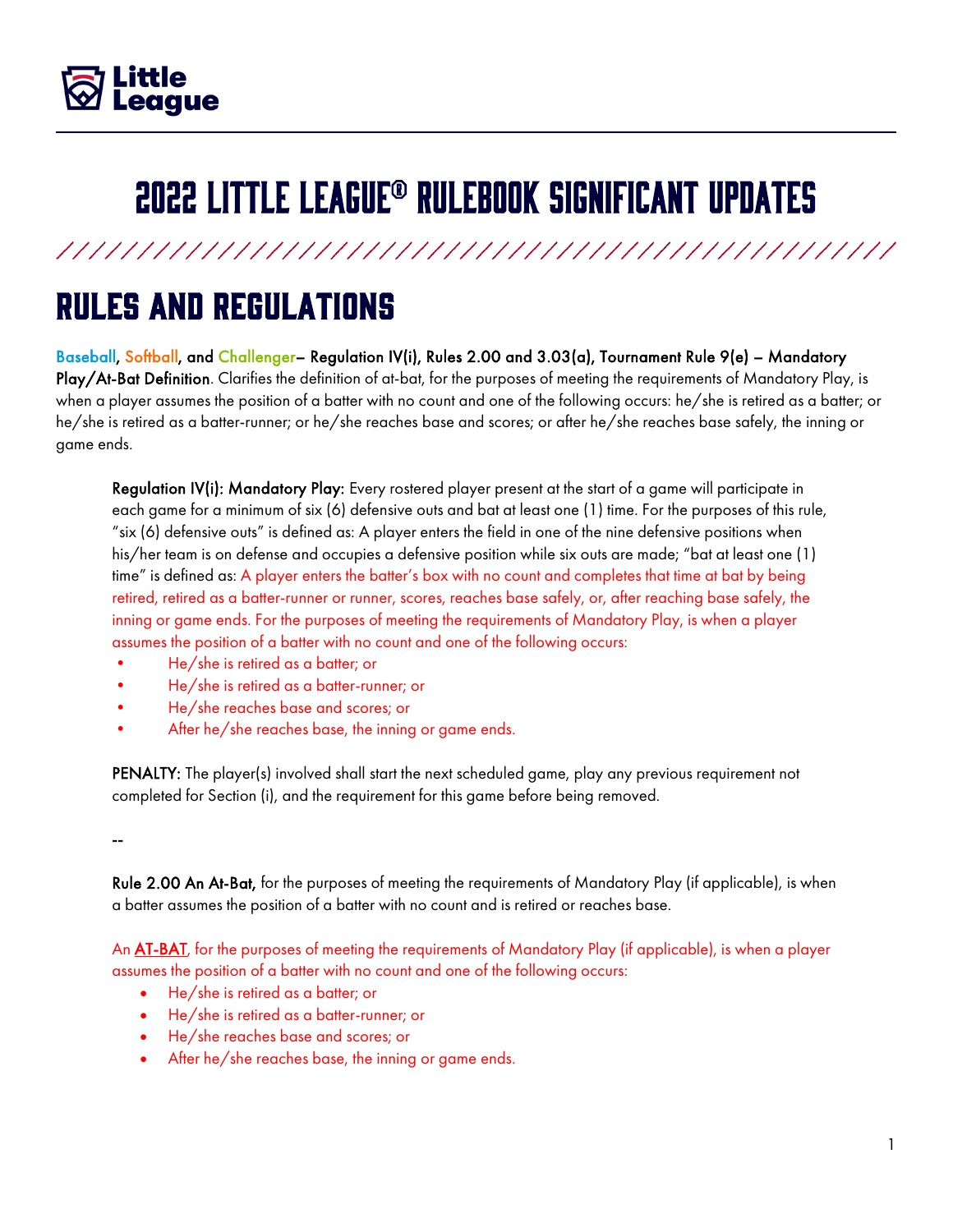

APPROVED RULING: While at-bat, if the third out of the half-inning is recorded by putting out another baserunner prior to the occurrence of any of the above, that batter must return as the first batter in the next halfinning.

NOTE: For the purpose of satisfying the requirements of Mandatory Play, when appearing offensively for the first time in the game, a player must remain in the game until one of the following occurs:

- He/She is retired as a batter; or
- He/She is retired as a batter-runner; or,
- He/She reaches base and scores: or
- After he/she reaches base, the inning or game ends.

#### --

Rule 3.03 A player in the starting line-up who has been removed for a substitute may re-enter the game, in the SAME position in the batting order, provided:

- (a) His or her substitute has completed one time at bat; for the purposes of meeting the requirements of Mandatory Play, is when a player assumes the position of a batter with no count and one of the following occurs:
	- He/she is retired as a batter; or
	- He/she is retired as a batter-runner; or
	- He/she reaches base and scores; or
	- After he/she reaches base, the inning or game ends.

APPROVED RULING: While at-bat, if the third out of the half-inning is recorded by putting out another base-runner prior to the occurrence of any of the above, that batter must return as the first batter in the next half-inning.

NOTE: For the purpose of satisfying the requirements of Mandatory Play, when appearing offensively for the first time in the game, a player must remain in the game until one of the following occurs:

- He/She is retired as a batter; or
- He/She is retired as a batter-runner; or,
- He/She reaches base and scores: or
- After he/she reaches base, the inning or game ends.

--

#### Tournament Rule 9

(e) For the purposes of this rule, "six (6) consecutive defensive outs" is defined as: A player enters the field in one of the nine defensive positions when his/her team is on defense and occupies such position while six consecutive outs are made; "bat at least one (1) time" is defined as: A player enters the batter's box with no count and completes that time at bat by being retired, retired as a batter-runner or runner, scores, reaches base safely, or, after reaching base safely, the inning or game ends.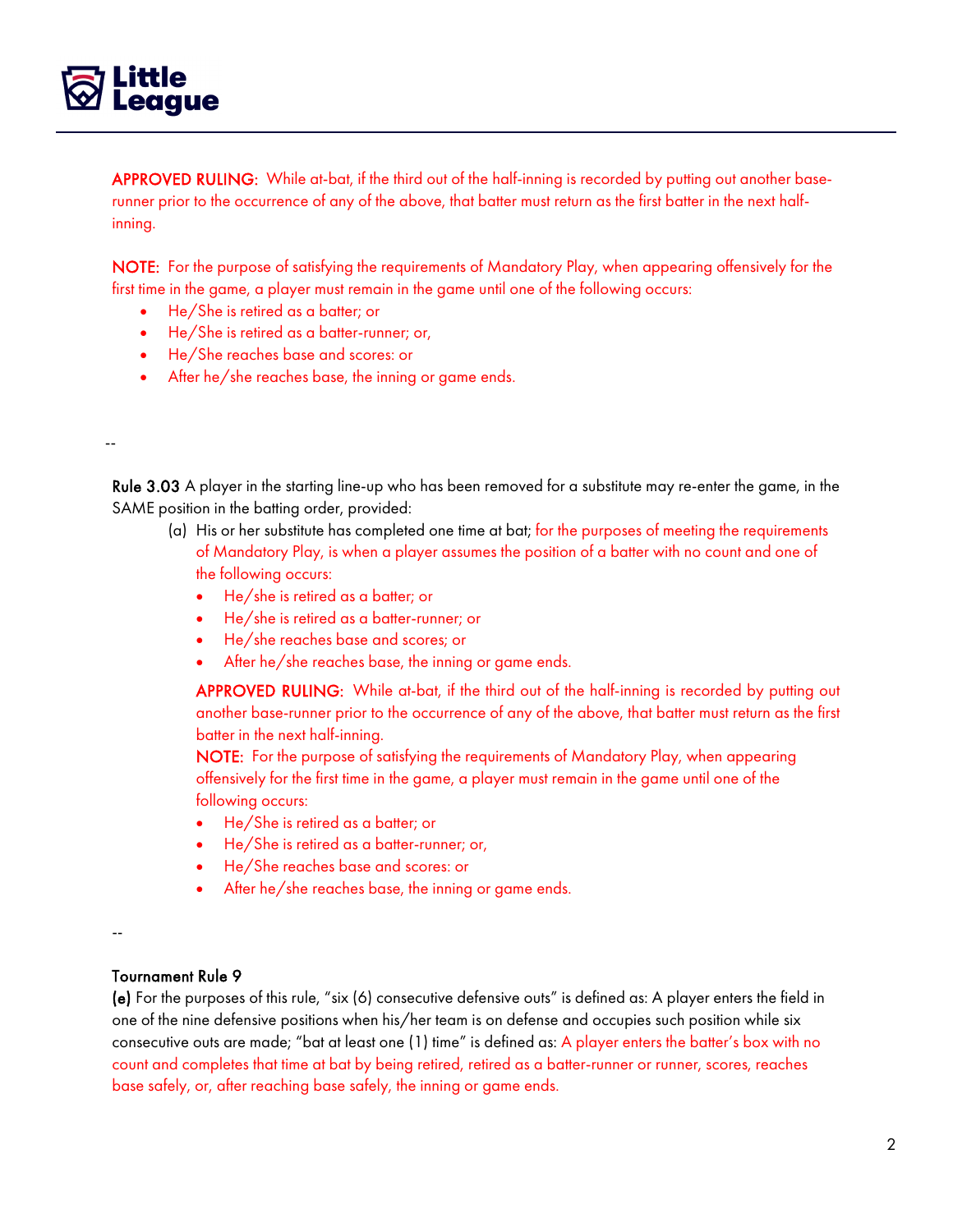

APPROVED RULING: While at-bat, if the third out of the half-inning is recorded by putting out another baserunner prior to the occurrence of any of the above, that batter must return as the first batter in the next halfinning.

NOTE: For the purpose of satisfying the requirements of Mandatory Play, when appearing offensively for the first time in the game, a player must remain in the game until one of the following occurs:

- He/She is retired as a batter; or
- He/She is retired as a batter-runner; or,
- He/She reaches base and scores: or
- After he/she reaches base, the inning or game ends.

#### Baseball and Challenger – Regulation VI, Tournament Rule 4 – Pitching Days Rest Threshold Exemptions and Notes.

Provides clarification that a pitcher's pitch count for the purposes of day(s) rest threshold is determined by the first pitch thrown to a batter. The pitcher may not start a new batter once the limit imposed in Regulation VI(c) has been met. An additional exemption has been added to the days rest requirement for pitch count thresholds to allow for a pitcher to be removed from the mound prior to the batter completing his/her at bat to be required to observe the calendar day(s) of rest for the threshold he/she started the batter with.

#### Regulation VI(c); Tournament Rule 4(d) (and all other instances of "exemption")

EXCEPTION: If a pitcher reaches the limit imposed in Regulation VI(c) for his/her league age while facing a batter, the pitcher may continue to pitch until any one of the following conditions occurs:

- 1. That batter reaches base;
- 2. That batter is put out;
- 3. The third out is made to complete the half-inning or the game;
- 4. The pitcher is removed from the mound prior to the batter completing his/her at bat.
- --

#### Regulation VI(d); Tournament Rule 4(e) (and all other instances of "threshold")

Note 2: A pitcher's pitch count for the purposes of day(s) rest threshold is determined by the first pitch thrown to a batter. The pitcher may not start a new batter once the limit imposed in Regulation VI(c) has been met.

EXCEPTION: If a pitcher reaches a day(s) of rest threshold while facing a batter, the pitcher may continue to pitch until any one of the following conditions occurs: (1) That batter reaches base; (2) That batter is retired; (3) The third out is made to complete the half-inning or the game. The pitcher will only be required to observe the calendar day(s) of rest for the threshold he/she reached during that at-bat, provided that pitcher is removed or the game is completed before delivering a pitch to another batter.